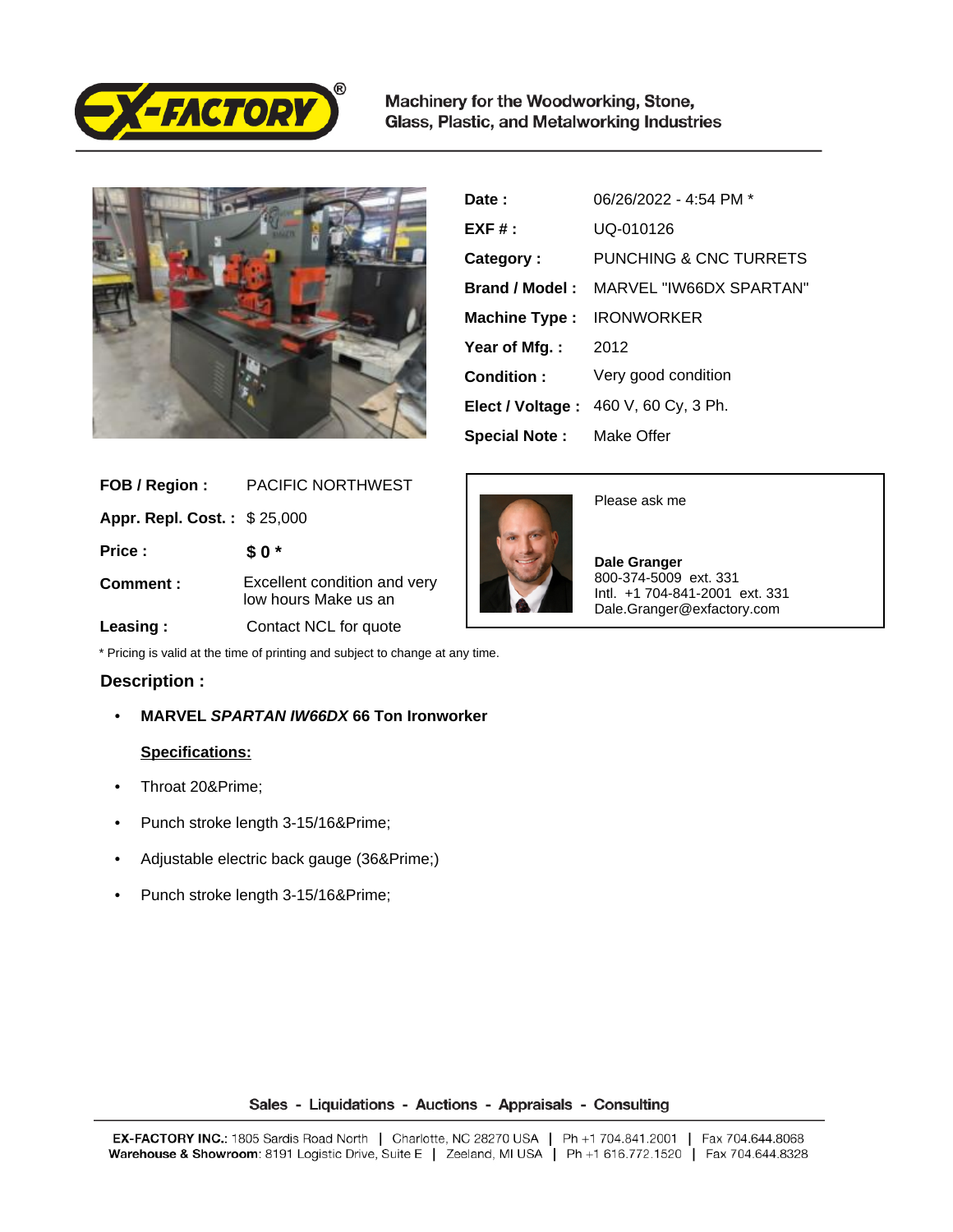

- Cycles per minute in 3/4″
- Punching station work height: 39-3/4″
- Cycles per minute in 3/4″
- Punching station work height: 39-3/4″
- **Flat bar shear**
- Capacity 14& Prime; in 9/16& Prime;
- Max. width thickness 10& Prime; in 3/4& Prime;
- Lower blade (4) usable edges
- Upper blade (2) usable edges
- Support table guides
- Adjustable hold downs
- Angle shearing
- 5& Prime; x 5& Prime; x 1/2& Prime; at 90°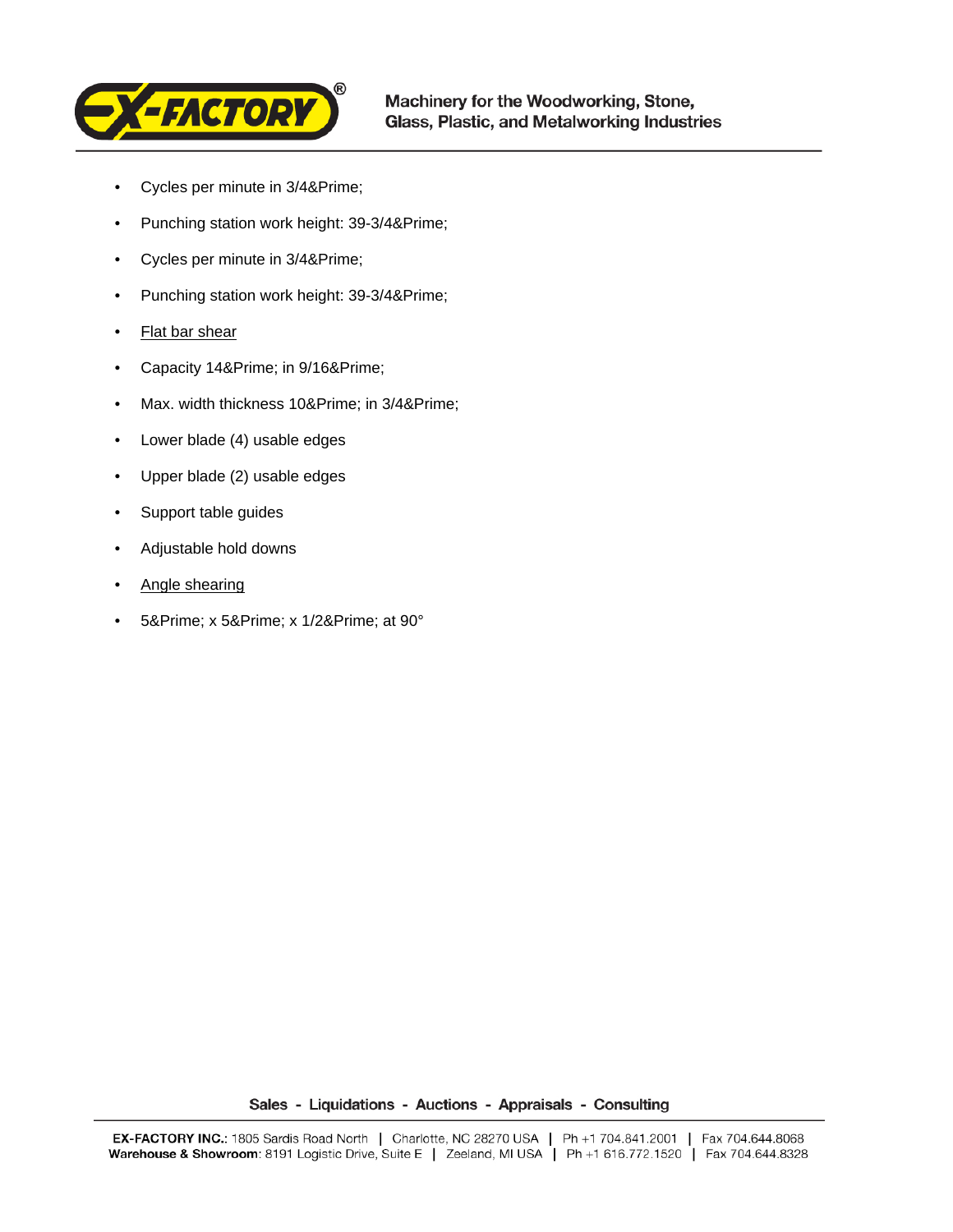

- 2.5& Prime; x 2.5& Prime; x 5/16& Prime; at 45°
- Shear blades (4) usable edges
- Angle shear height 43-3/4″
- Bar shearing
- Round capacity 1-1/2″
- Square capacity 1.5& Prime; x 1.5& Prime;
- Five (5) cavity round and square bar shear sizes
- Round 1/2″; 1″; 1-1/2″
- Square  $3/4$ ″;  $1-1/2$ ″
- Max. channel shear 5& Prime;
- Max. I-beam shear 5& Prime;
- Bar shear work height 48″
- **Notching capacity**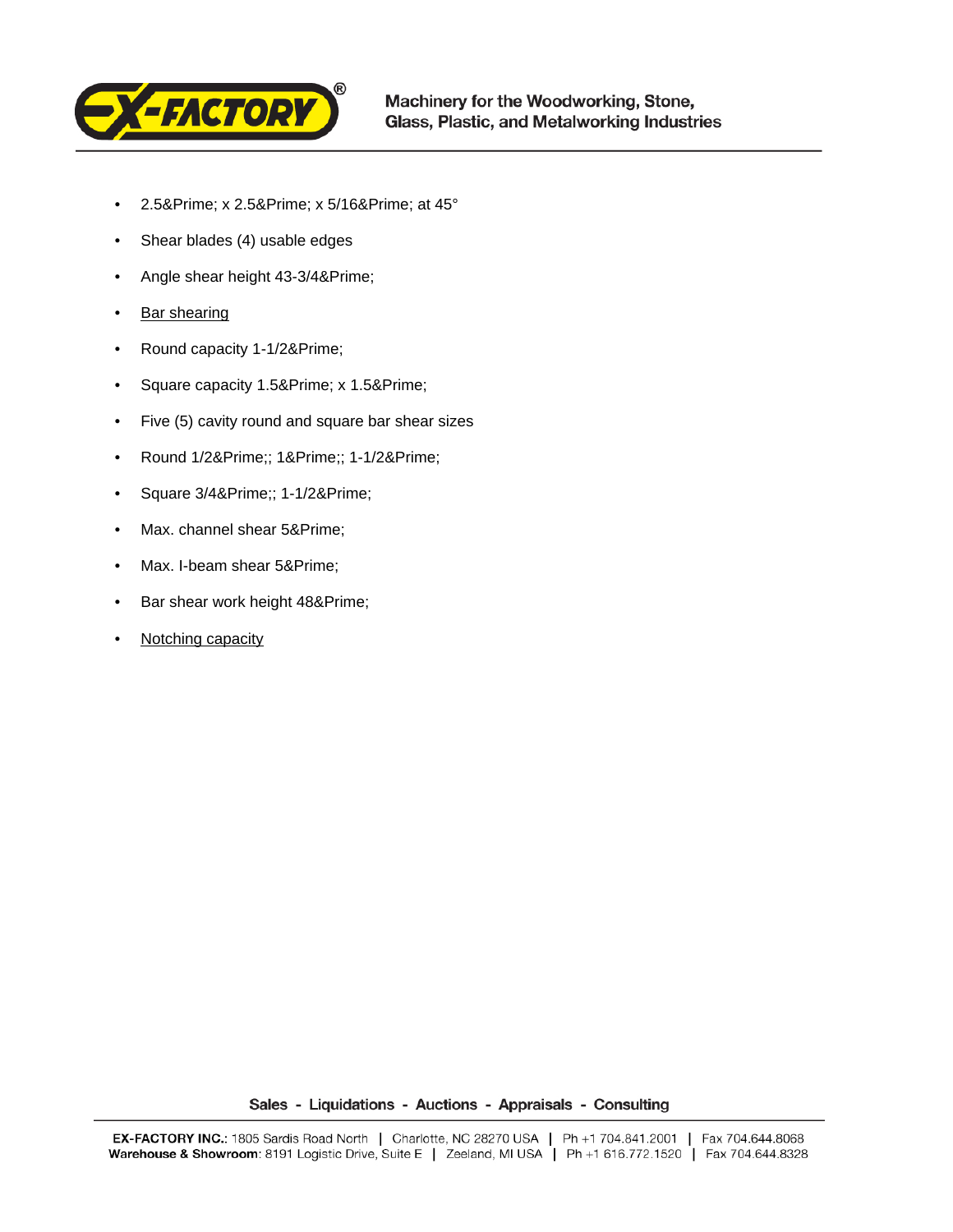

- Rectangular 2& Prime; x 3.5& Prime; in 5/16& Prime;
- Electrical interlock safety guard
- Gauge table w/ stops for positioning
- Notcher work height 36-1/4″
- Machine dimensions approx 84& Prime; x 48& Prime; x 72& Prime;
- Machine weight approx 4,900 lbs.

## **Equipped with:**

- Number of work stations 5 (punch, notching, bar/flat bar/angle shear)
- Adjustable electric back gauge (36″)
- Punch stroke length 3-15/16″
- Cycles per minute in 3/4″
- Punching station work height: 39-3/4″